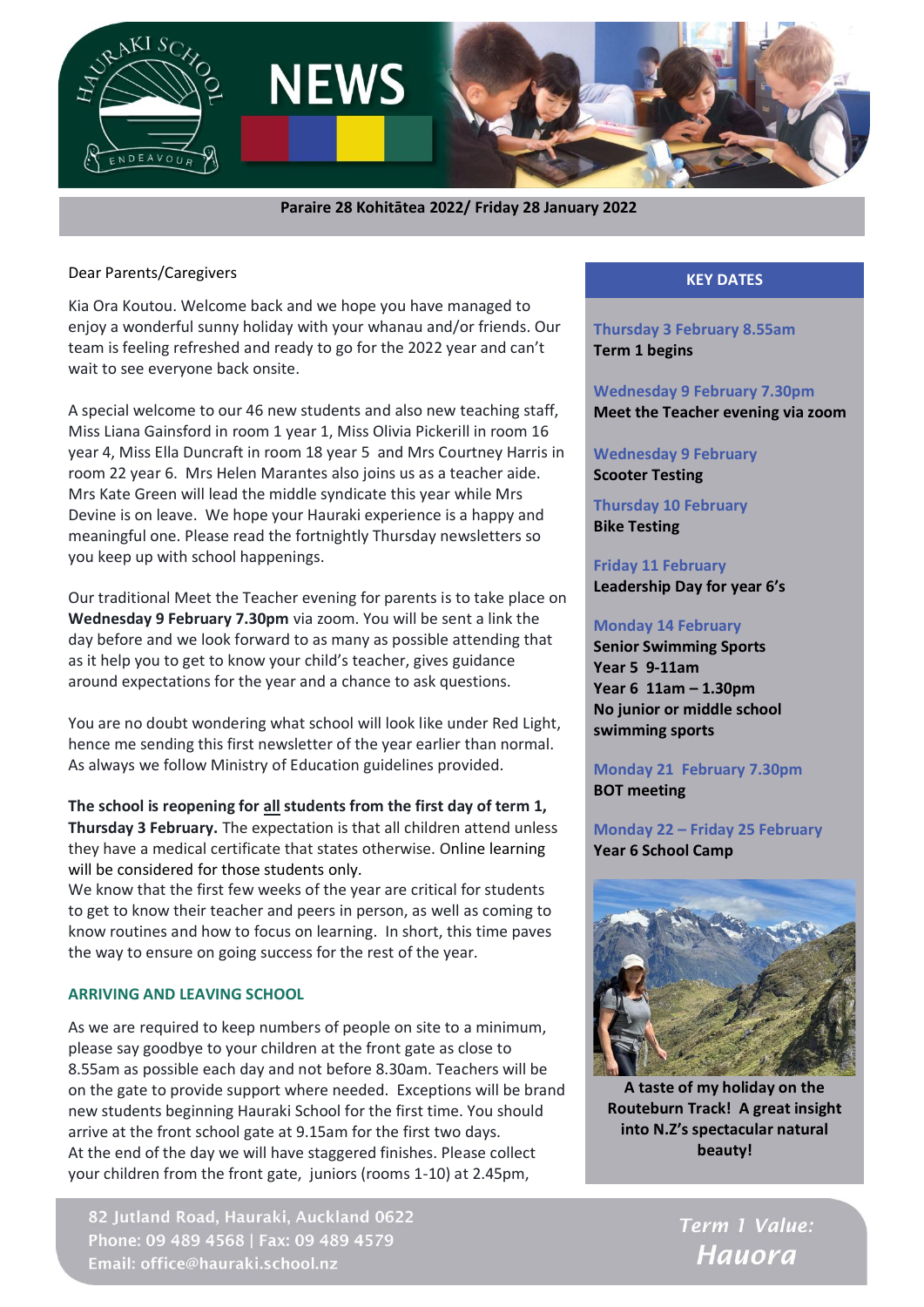middles (rooms 11-16) at 2.55pm and seniors (rooms 17-23) at 3pm. Siblings of junior children may leave their classroom at 2.45pm.

Parents are asked to wear a mask, avoid congregating at the school gate as much as possible, and observe social distancing rules. Thank you for your cooperation with these important matters.

### **BREAK TIMES**

Children will basically stay with their own teacher and class as much as possible each day. Large groupings such as assemblies or syndicate sport will not go ahead. Children will eat with their own class only, and juniors, middles and seniors will each have designated play areas.

#### **HEALTH MEASURES**

All students and teachers in year 4 and above are expected to wear a mask to school. If exempt please provide the class teacher with evidence from a medical practitioner of this . It is not mandatory for year 1 to 3 teachers and students to wear a mask but you can if you want.

Basic hygiene practices will continue to be in place including regular supervised handwashing and sanitiser use, cough and sneezing etiquette, good ventilation, and daily cleaning of surfaces. If there are any sickness symptoms including runny noses or coughs **please do not send your child to school under any circumstances.** We have a duty to protect everyone who is well as much as possible.

If your child is unwell please leave a message at the office. This saves us ringing you which we will do as part of our safe arrival policy.

And of course if any of you are affected by Covid and/or required to self- isolate for any reason we would be grateful if you could please let us know.

We have a good contact tracing system in place so that if there is a confirmed Covid case who has been at school while infectious, we can quickly identify who was a close contact of that person. We will then quickly advise those contacts of what they need to do.

Only if the Ministry of Health or the Ministry of Education advises to do so, would we consider closing the school and moving to distance learning for everyone. At Red we will keep everyone learning onsite for as long as we can.

Please make sure your contact details we have on file are up to date, so we can get in touch with you quickly if needed. Any phone number, email or physical addresses that have changed within the past few months must be communicated to the office please [office@hauraki.school.nz](mailto:office@hauraki.school.nz)

#### **VACCINATIONS**

Just to reiterate all staff at Hauraki School are double vaccinated and are now in the process of receiving their booster shot.

The free five- to 11-year-old vaccination programme is another way to help prevent the most serious harm from the COVID-19 virus, less likely to get seriously ill and less likely to transmit the virus to others. [How to book a vaccine for](https://covid19.govt.nz/covid-19-vaccines/get-the-facts-about-covid-19-vaccination/covid-19-vaccination-and-children/#book)  your five – [11 year old](https://covid19.govt.nz/covid-19-vaccines/get-the-facts-about-covid-19-vaccination/covid-19-vaccination-and-children/#book) and [some great videos](https://www.kidshealth.org.nz/covid-19-immunisation-5-11-year-olds) on the Kids Health page can support you to talk to your tamariki about the COVID-19 vaccine.

# **PARENTS ON SITE**

Firstly a big thank you for all those who have already paid for stationery and donations. This is hugely helpful with beginning of the year organisation.





Term 1 Value: **Hauora** 

www.hauraki.school.nz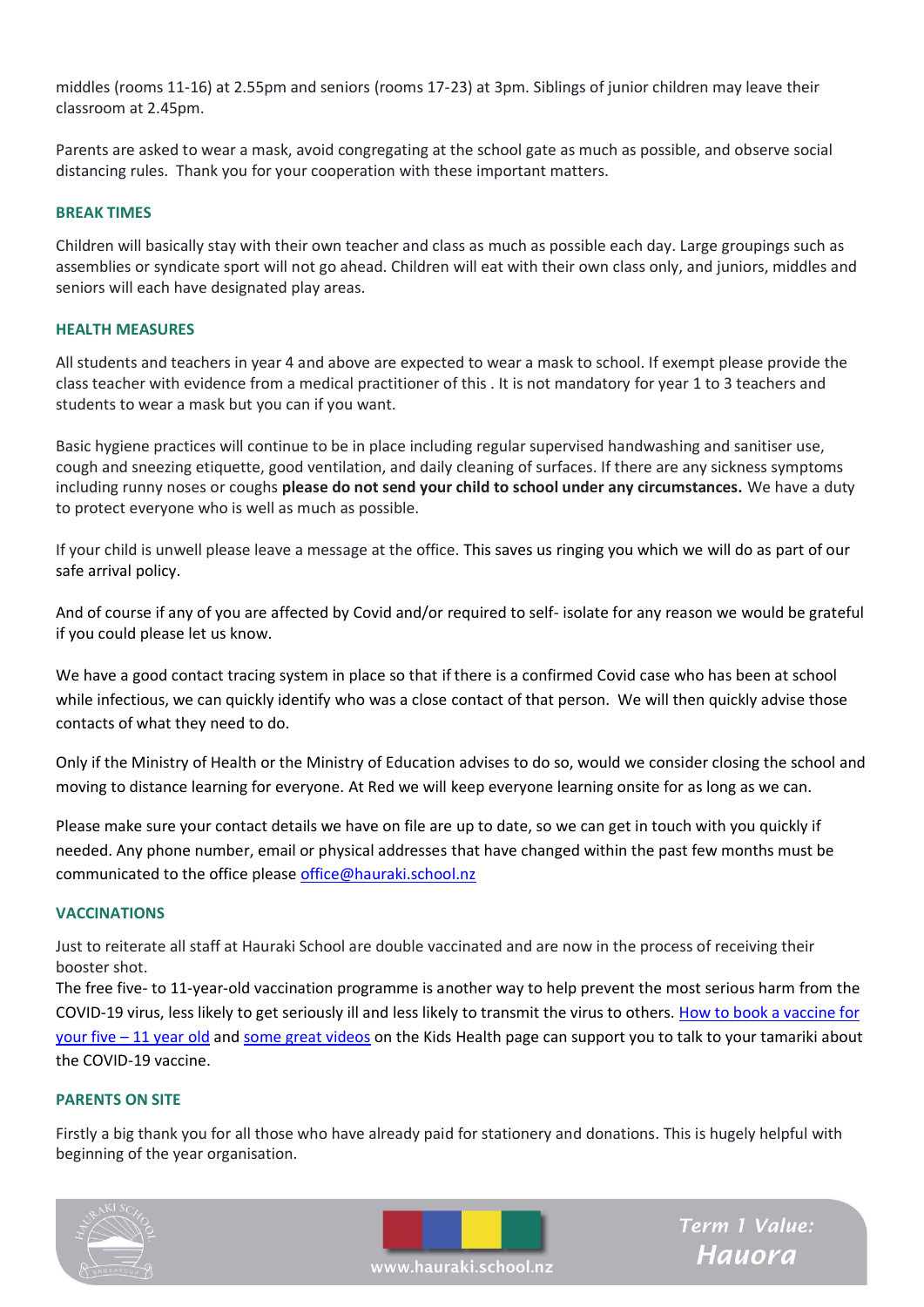Keeping visitors to school including parents to a minimum, is a Ministry directive so the more who can pay online the better. However, some of you will be wanting to come on site to pay for stationery, donations and buy uniform. We strongly urge you to do this **before** the first day of school on either Tues 1 or Wed 2 February. Please make sure you wear a mask, scan in, socially distance and wait outside so only one person at a time is in the office area. Thank you in advance for your cooperation with this.

# **EXTRA CURRICULAR SCHOOL ACTIVITIES**

We are told that these should be limited. Before and After School Care will go ahead by following adaptive practices. As well, after school one on one music classes will go ahead.

No Chinese classes, dance classes, chess or Lego club are to go ahead at the moment.

Inter-school sporting opportunities will be reviewed as time goes on but at this stage we cannot proceed with these under the Red Light.

### **SCHOOL SHOW**

At this stage We have decided to delay the planned year 5/6 musical school show and aim to perform it at the end of term 3 instead of term 2. By later in term 1 we hope things will be a more certain.

### **SCHOOL CAMP**

School camp for year 6 is expected to go ahead. This is a memorable and great learning experience for children and the expectation is that all attend. Any concerns about this please direct to deputy principal [chris@hauraki.school.nz](mailto:chris@hauraki.school.nz) or myself [principal@hauraki.school.nz](mailto:principal@hauraki.school.nz)

### **BIKE AND SCOOTER TESTING**

**Scooter testing is Wednesday 9 February and bike testing is Thursday 10 February**. All those wanting to bike or scooter to school need to pass a test. This includes all students who have been tested previously.

All those who are 9 years of age and over or turn 9 this term are eligible. They should bring their bike/scooter on the testing day as well as their vest and helmet. Please ensure these are in good working order.

### **NEWSLETTER**

This is sent digitally every second Thursday afternoon. Virtually all information we want to convey to you is in there so please read these regularly to keep abreast with school happenings and so your children do not miss out on important opportunities. Those newsletters are also on our website as are key dates. It is therefore essential that your contact details are up to date. If email, phone number or address has changed in recent times please see the office or email them so our records can be updated.

You can also access daily notices via the school website.

### **STATIONERY**

Please note that at Hauraki School stationery is provided by us and is to be distributed on the first day of school next Thursday to all those who have paid. In this way all students have the same which is important to us.

### **ROAD SAFETY**

Please note the following:

- If you're wanting to get to the other side of the road you must use the school crossing when in operation.
- Please do **not** park on yellow lines, not even momentarily to drop off or pick up children or park across driveways and on corners. These are strictly prohibited.





Term 1 Value: **Hauora** 

www.hauraki.school.nz